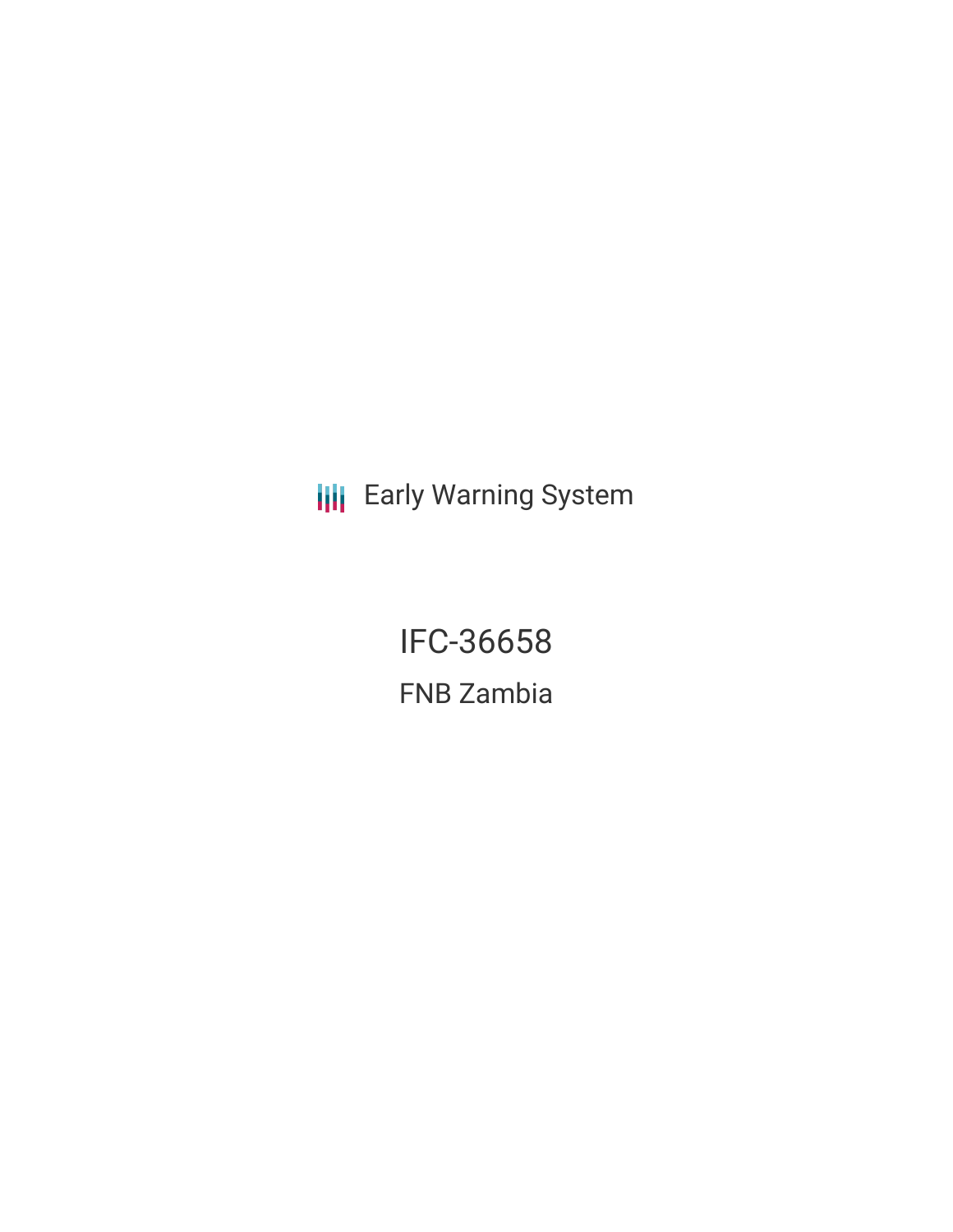# **Quick Facts**

| <b>Countries</b>               | Zambia                                  |
|--------------------------------|-----------------------------------------|
| <b>Financial Institutions</b>  | International Finance Corporation (IFC) |
| <b>Status</b>                  | Approved                                |
| <b>Bank Risk Rating</b>        | U                                       |
| <b>Voting Date</b>             | 2015-11-18                              |
| <b>Borrower</b>                | First National Bank Zambia Limited      |
| <b>Sectors</b>                 | Finance                                 |
| <b>Investment Type(s)</b>      | Loan                                    |
| <b>Investment Amount (USD)</b> | \$25.00 million                         |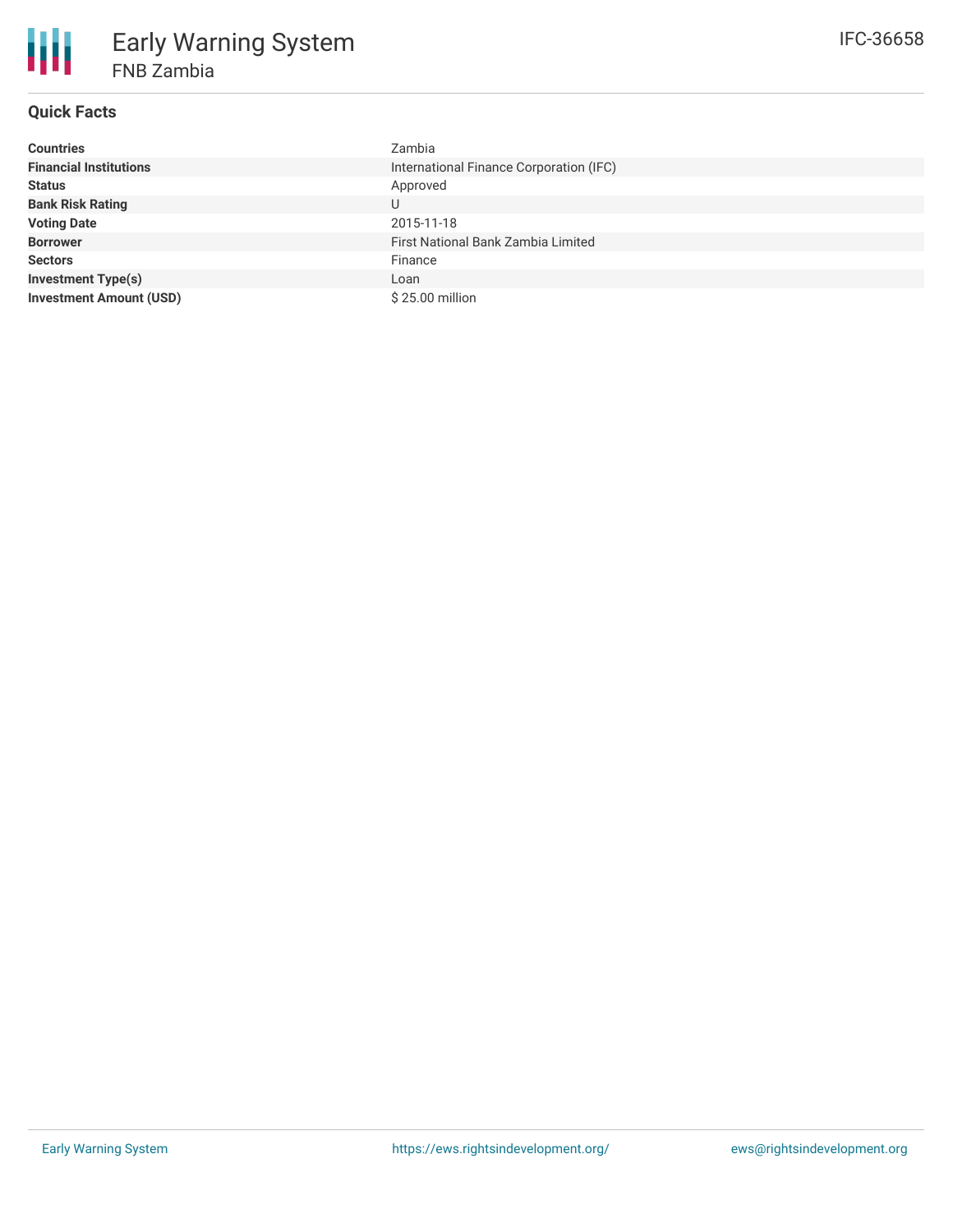

## **Project Description**

This project finances First National Bank Zambia Limited to support its long-term lending, including to small and medium-sized enterprise clients.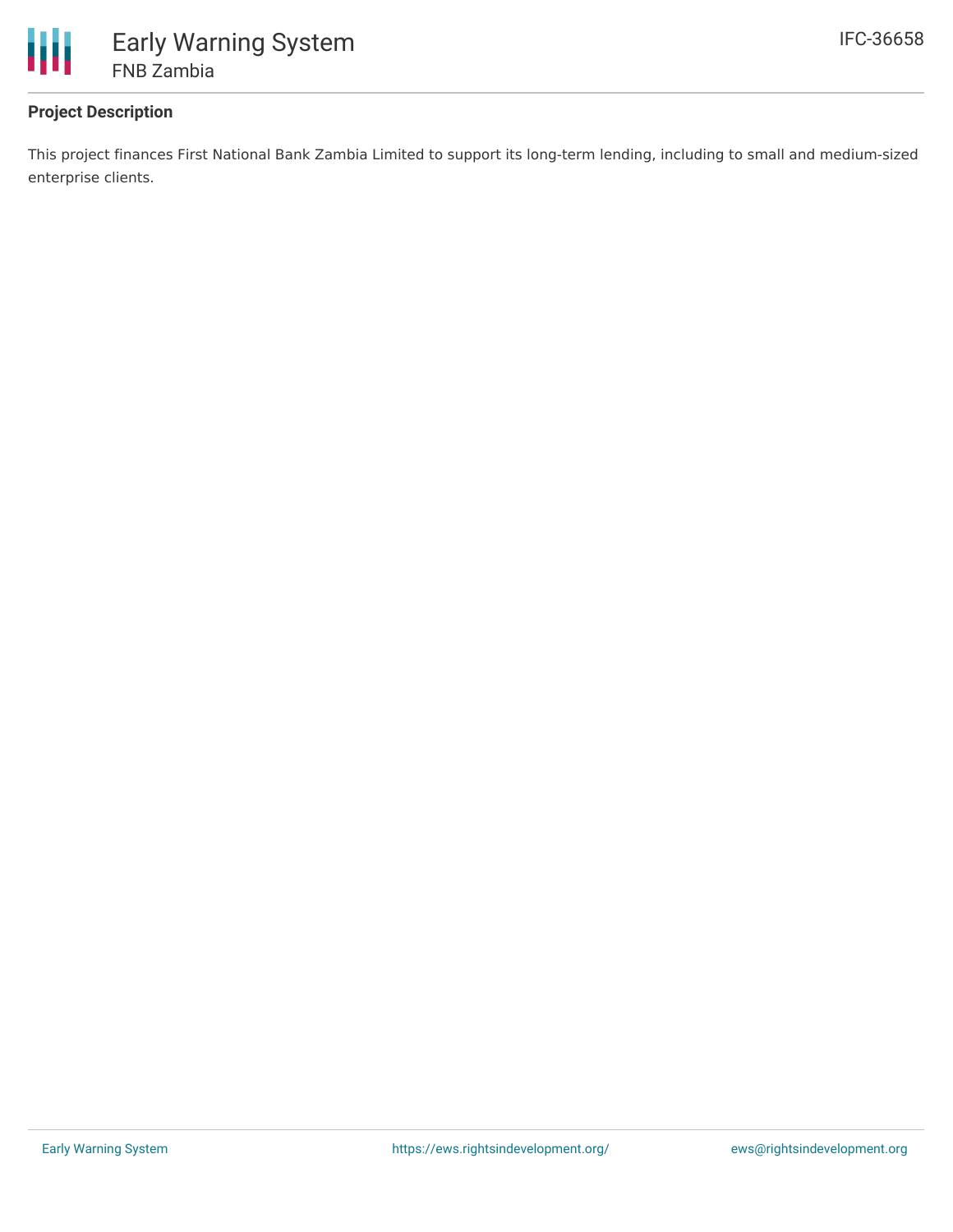### **Investment Description**

• International Finance Corporation (IFC)

This project consists of a 5-year term senior loan to First National Bank Zambia Limited who commenced operations as a full service commercial bank in 2009 and provides a wide array of commercial banking services to corporate, commercial and individual clients in Zambia. First National Bank Zambia Limited is a fully-owned subsidiary of FirstRand Limited, a listed holding company traded on the Johannesburg Stock Exchange and the second largest banking and financial services group in South Africa and Sub-Saharan Africa. It provides banking, insurance and investment products and services to retail, commercial, corporate and public sector customers. Outside of South Africa, FirstRand Limited operates in numerous African countries, including Botswana, Namibia, Zambia, Mozambique, Tanzania, Ghana and Nigeria.